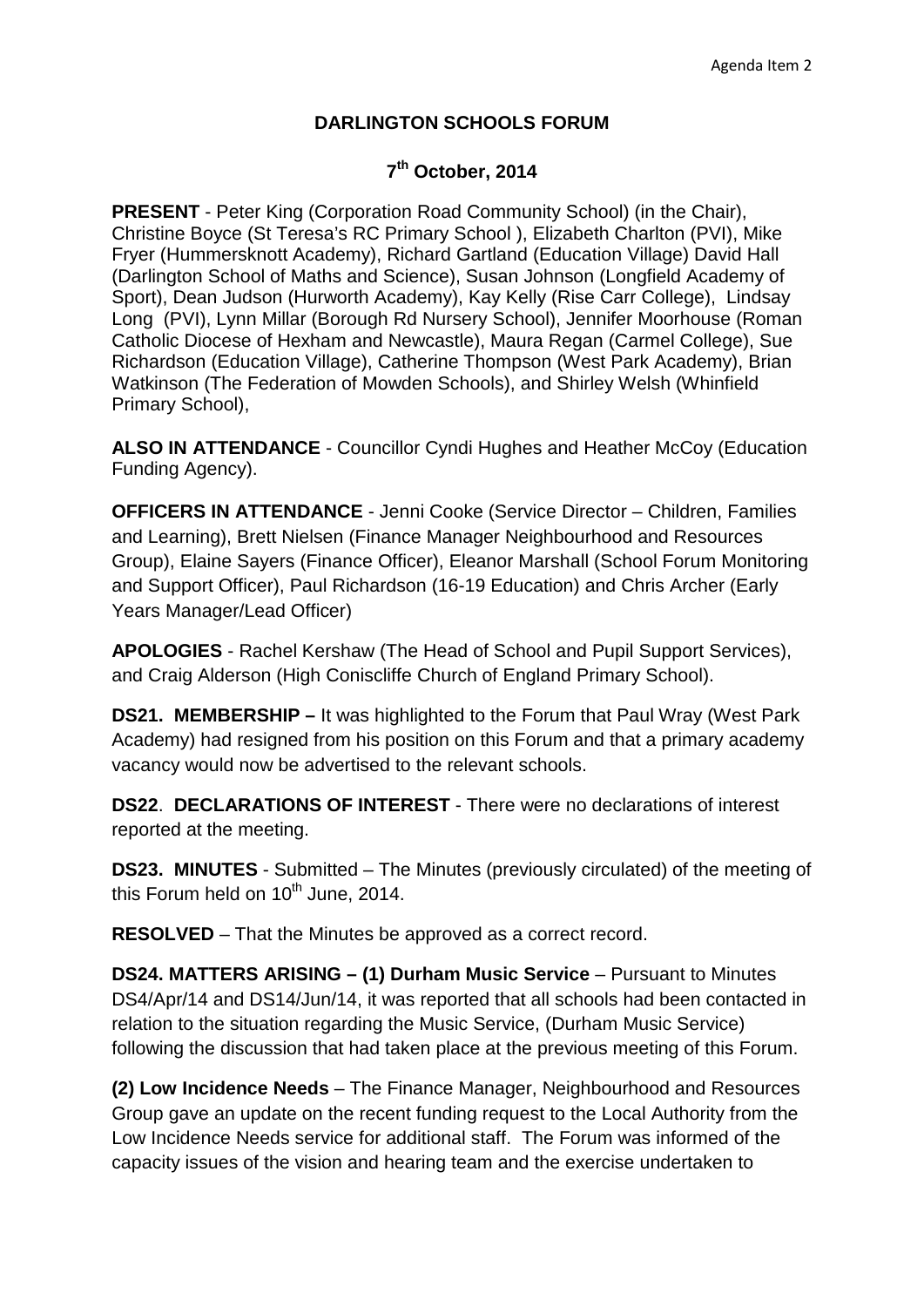address this and seek additional staff time. It was reported that the Head of School and Pupil Support Services had met with the Head Teacher and had agreed a short term funding solution of £25,000 allocation from the High Needs budget, and that in future years, this would be included within the Forum's budget decisions.

**RESOLVED** – (a) That the short term funding allocation given to the Low Incidence Needs Service be agreed by this Forum.

**DS25. BUDGET UPDATE 2014/15** – The Finance Manager, Neighbourhood and Resources Group submitted a report (previously circulated) updating the Schools Forum on the 2014/15 Dedicated School Grant (DSG) position.

The Finance Manager gave an update on the current year's budget as outlined in the submitted report, and highlighted to Members that the Education Funding Agency (EFA) had updated the allocation of the DSG for Darlington to £26,271,000 for 2014/15 which was a decrease of £77,994 on the previous allocation. The decrease was a result of an update of the early years block following the adjustment of pupil numbers taken from the January 2014 census. It was reported that the reduction in allocation for the early year's census had been taken from the three and four year old nursery budget carry forward (from the 2013/14 DSG), the budget now stood at £28,252,317.

**RESOLVED** – That the report be noted.

**DS26. SPECIAL EDUCATION NEEDS (SEN) FUNDING** – The Head of 16-19 (Learning and Skills) submitted a report (previously circulated) updating the Schools Forum on the SEN funding reform and the work undertaken on the methodology to determine the allocation of high needs funding above the £6,000 threshold.

It was reported that the Department for Education (DFE) had changed the schools funding formula in 2014, applying a £6,000 threshold for delegation of SEN funding through the Schools Block of the DSG impacting on Darlington Schools, with a reduction in the delegated limits and the need for a movement of funding from the schools formula driven 'Notional SEN' allocation to the High Needs Block. The DFE's intention being that the high needs funding will be re-allocated on a needs led basis where individual pupils require additional support above the £6,000 threshold.

Discussion ensued on the interim measure taken to move money out of the high needs pot to cover and establish the change of funding that would be created, and that this would continue for 2015/16 whilst a model and costing map were created and implemented.

Discussion also ensued on the further work that would be undertaken to create a benchmark group to looking at how other Local Authorities were implementing the changes to the funding, the uncertainty of the impact on Darlington Schools and the future funding of behaviour and nurture units.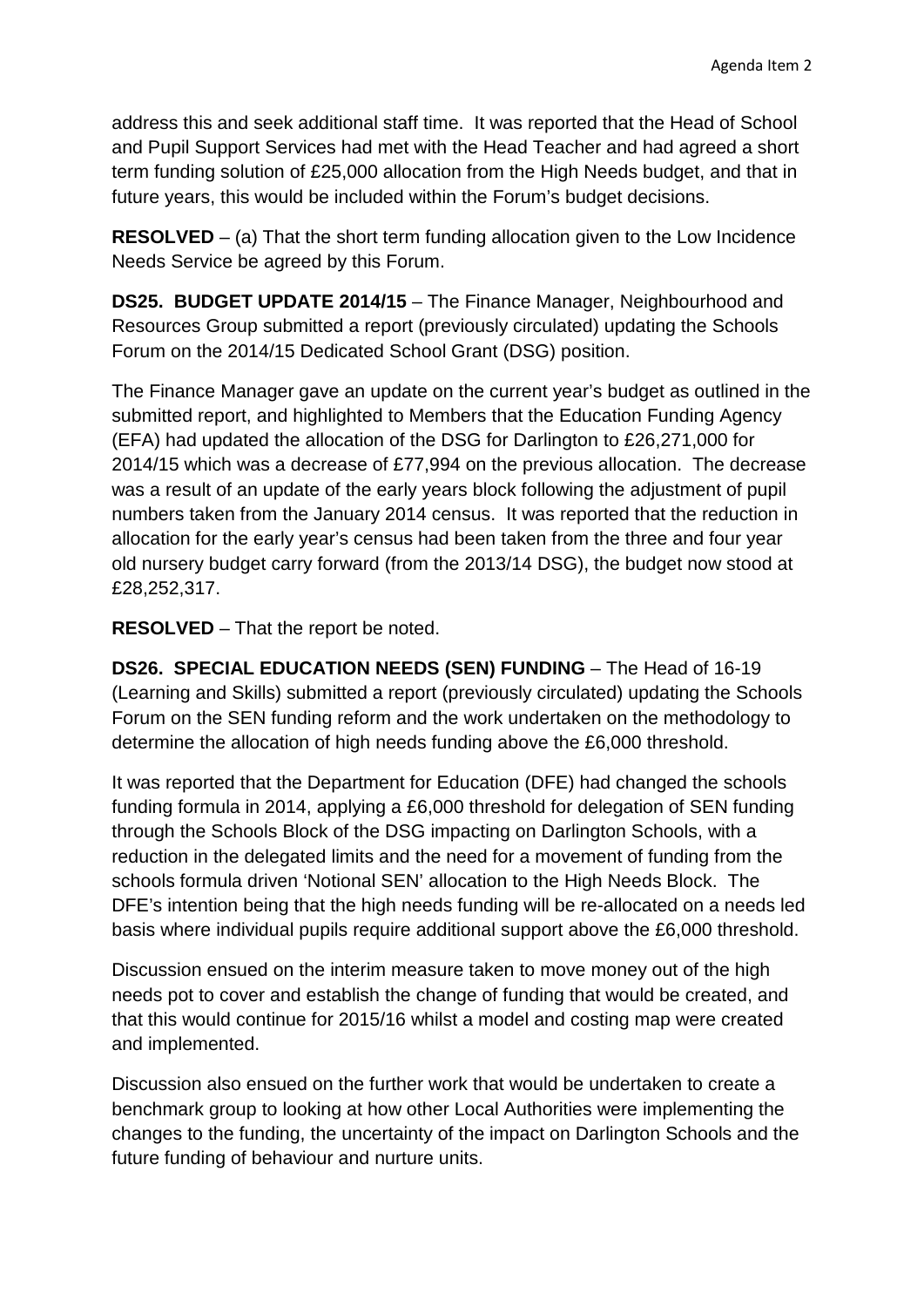**RESOLVED –** That the Forum note the content of the report and that the delay in implementing any changes to the high needs funding model in 2015/16 be agreed.

**DS27. SCHOOL FUNDING FORMULA 2015/16** – The Finance Manager, Neighbourhood Services and Resources Group submitted a report (previously circulated) updating the Schools Forum on the setting of schools budget shares for 2015/16.

The Finance Manager advised Members that the funding formula for 2015/16 had been drafted and circulated to schools in early September for comments. It was reported that the 2015/16 formula was almost identical to the 2014/15 formula, using the same methodology and that the slight changes made by the EFA were outlined in the submitted report.

Discussion ensued on using the same formula model and the October pupil census.

**RESOLVED –** (a) That the report be noted.

(b) That the continued use of the previously agreed 2014/15 formula factors in the 2015/16 formula be agreed by this Forum.

(c) That the final paper be brought to this Forum at the January 2015 meeting.

**DS28. SCHOOL FORUM MONITORING AND SUPPORT OFFICER ROLE OBJECTIVES AND KEY ACTIVITIES** – The School Forum Monitoring and Support Officer submitted a report (previously circulated) to update the Schools Forum on the role of the post.

An overview of the process of commissioning, and its importance in ensuring that the providers are meeting the right outcomes at the right cost was given. The use of commissioning would enhance decision making regarding the DSG.

It was reported that the core objective of the role was to review services including those in the 'Local Offer' which sit within schools and that are directly managed within schools to identify; what provision exists; whether it is of high quality and meets the local current needs; if and how the provision can be improved and if not, why not and what would need to be done, clarifying for schools what services they actually deliver and ensuring the placements are relevant.

Discussion ensued on the service review form, which was appended to the submitted report; the current ongoing work with the Northwood Primary School, Speech and Language base, the future commissioning of any new services and possible work that could be undertaken as suggested by the Forum.

**RESOLVED** – (a) That the suggested approach to review and commission services be agreed by this Forum.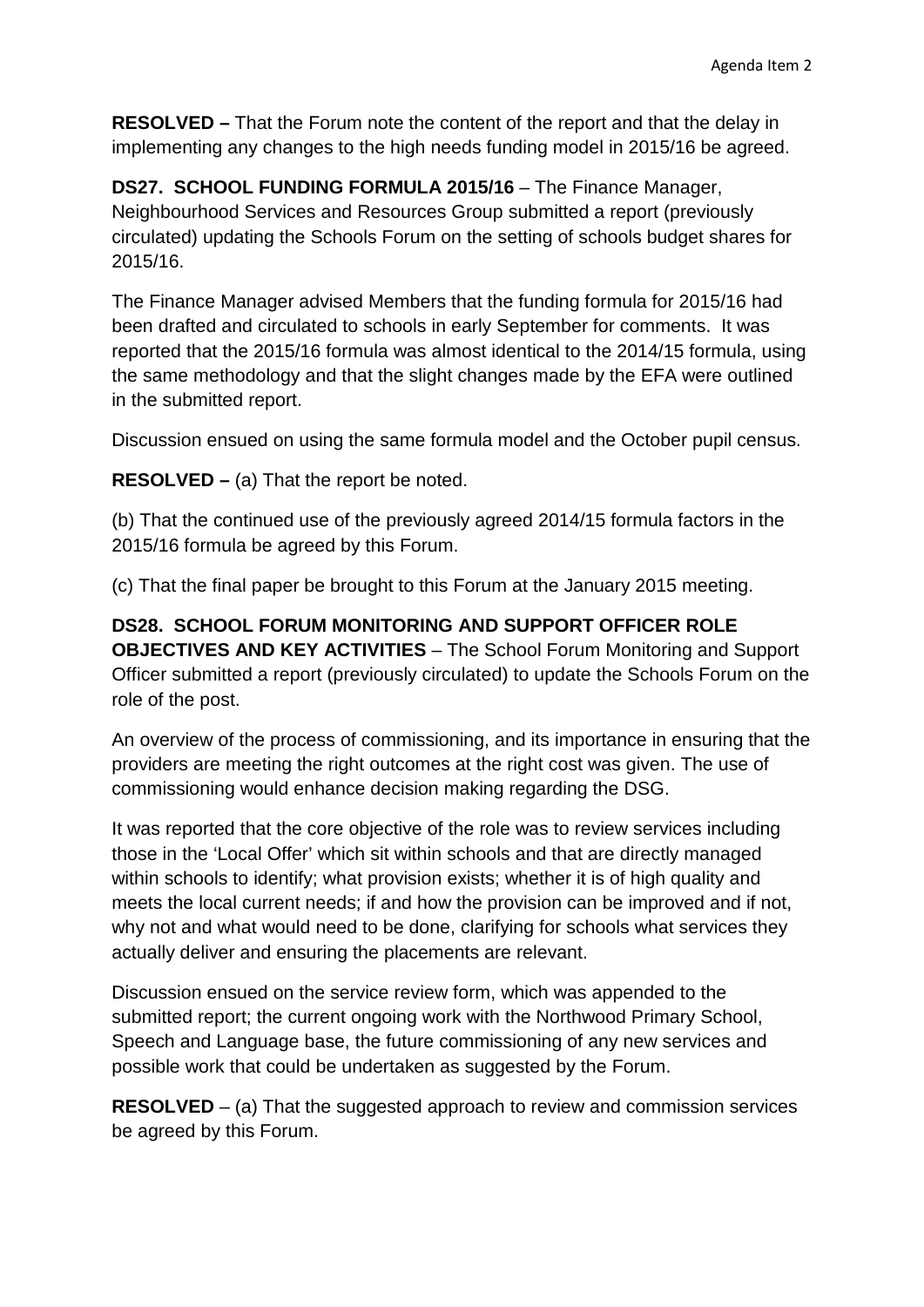(b) That the Visual and Hearing Service be looked at as a priority be agreed by this Forum.

(c) That the service review form, as attached to the submitted report be agreed by this Forum.

(d) That the timescales for the work to be undertaken be noted.

**DS29. DISCUSSION PAPER – HIGH NEEDS BUDGET** – The School Forum Monitoring and Support Officer submitted a report (previously circulated) to inform Members of the current position of the High Needs Budget and the current financial report attached to the submitted report.

She gave an overview of the submitted report and highlighted to Members that with the DSG being split into the three blocks, Schools, Early Years and High Needs the money had been able to move freely with no impact on the other budgets however in the current year the High Needs budget had been allocated more funding than the original EFA allocation block, creating a deficit of £919,157. It was reported that this was currently subsidised from the schools block with no adverse impact on the schools.

The point was made that with the expenditure against the high needs increasing (for example, more places have been commissioned at special units and increased individual assigned top ups in main stream schools), that any additional funding allocated by the EFA to Darlington in 2015/16 supporting the overspend, is not guaranteed for future years.

Discussion ensued on the financial report attached to the submitted report and the close monitoring and reviews of the services to schools.

**RESOLVED** – That the high needs budget position be noted and that the high needs budget and progress updates be added to all future agendas.

**DS30. DISCUSSION PAPER – FREE FUNDED EDUCATION (FFE) – 2, 3 & 4 YEAR OLDS** – Pursuant to Minute DS15/June/14, the School Forum Monitoring and Support Officer submitted a report (previously circulated) to request an increase of the PVI hourly rate for the delivery of funded places for two, three and four year old children.

The submitted report outlined the School Forum Monitoring and Support Officer's research into the funding issues previously raised, from looking at funding on both a National and Local scale it was confirmed that there was a current shortfall in the funding. It was highlighted to Members that the objective for the increase of funding continued to be to sustain the highest quality to ensure that children were 'school ready' and to ensure retention and attraction of higher qualified staff.